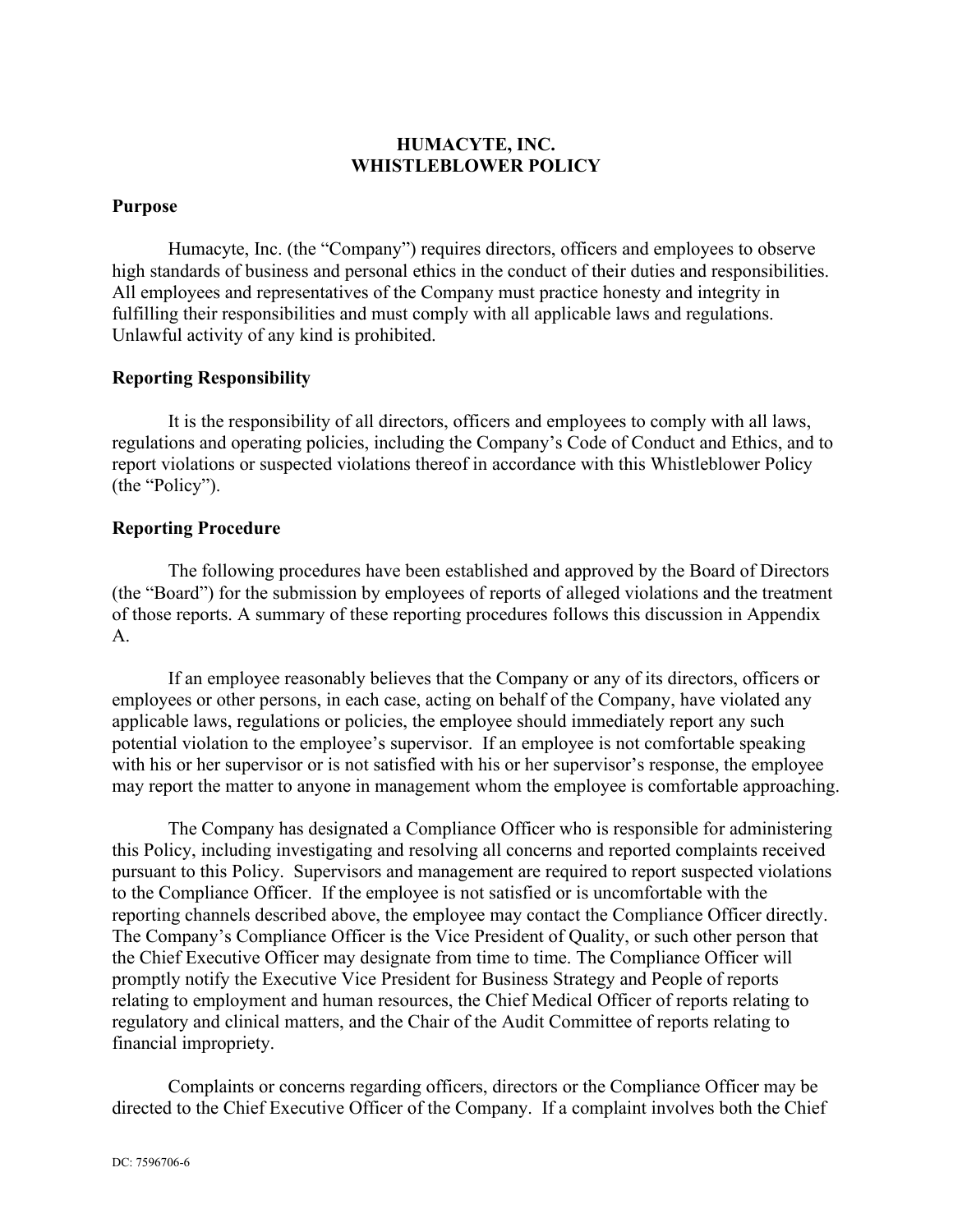Executive Officer and one of the foregoing individuals, then the concern may be directed to the Chair of the Audit Committee. Complaints concerning financial impropriety should be simultaneously reported to the Compliance Officer and the Chair of the Audit Committee.

To allow for proper assessment, the report should be factual rather than speculative, and should provide as much specific information as possible, including names, dates, places, and events that took place. Both oral and written reports will both be considered.

Reports may be submitted anonymously if the employee desires. All reports of possible violations, whether or not submitted anonymously, will be kept confidential to the extent possible. In some instances, however, it may be impossible to keep an employee's identity confidential because of the demands of conducting a thorough investigation or certain legal requirements. The Company's [Employee Hotline] (1-877-554-1934) is available for reporting employee concerns. In addition, employees may submit reports via web link at [\[https://www.whistleblowerservices.com/HUMA\]](https://www.whistleblowerservices.com/HUMA).

#### **Investigation of Complaints**

Upon receipt of a complaint, the Compliance Officer shall determine, in his or her reasonable judgment, whether a reasonable basis exists for commencing an investigation into the complaint. The Company's outside legal counsel may be consulted for this purpose. Other parties may become involved in the investigation based on their responsibility or expertise.

Investigation of complaints should be prompt. The determination of the Compliance Officer will be communicated to the employee who brought the complaint, unless anonymous, to relevant management and to the Board, as appropriate.

The Audit Committee of the Board shall address all reported complaints regarding accounting and auditing practices. The Compliance Officer will promptly notify the Audit Committee of such complaints and will work with the Audit Committee until the matter is resolved. Appropriate corrective action will be taken if warranted by the investigation.

#### **No Retaliation**

The Company encourages individuals to in good faith report possible violations and cooperate in the investigation of reported violations. The Company will not discharge, demote, suspend, threaten, harass or in any other manner discriminate or retaliate against any employee because of communications made in good faith under this Policy. Any act of retaliation should be reported immediately and will be disciplined appropriately. This Policy is intended to encourage and enable employees and others to in good faith raise serious concerns within the Company prior to seeking resolution outside the Company.

However, employees who file reports or provide evidence which they know to be false or without a reasonable belief in the truth and accuracy of such information will not be protected by the above policy statement and may be subject to disciplinary action, including termination.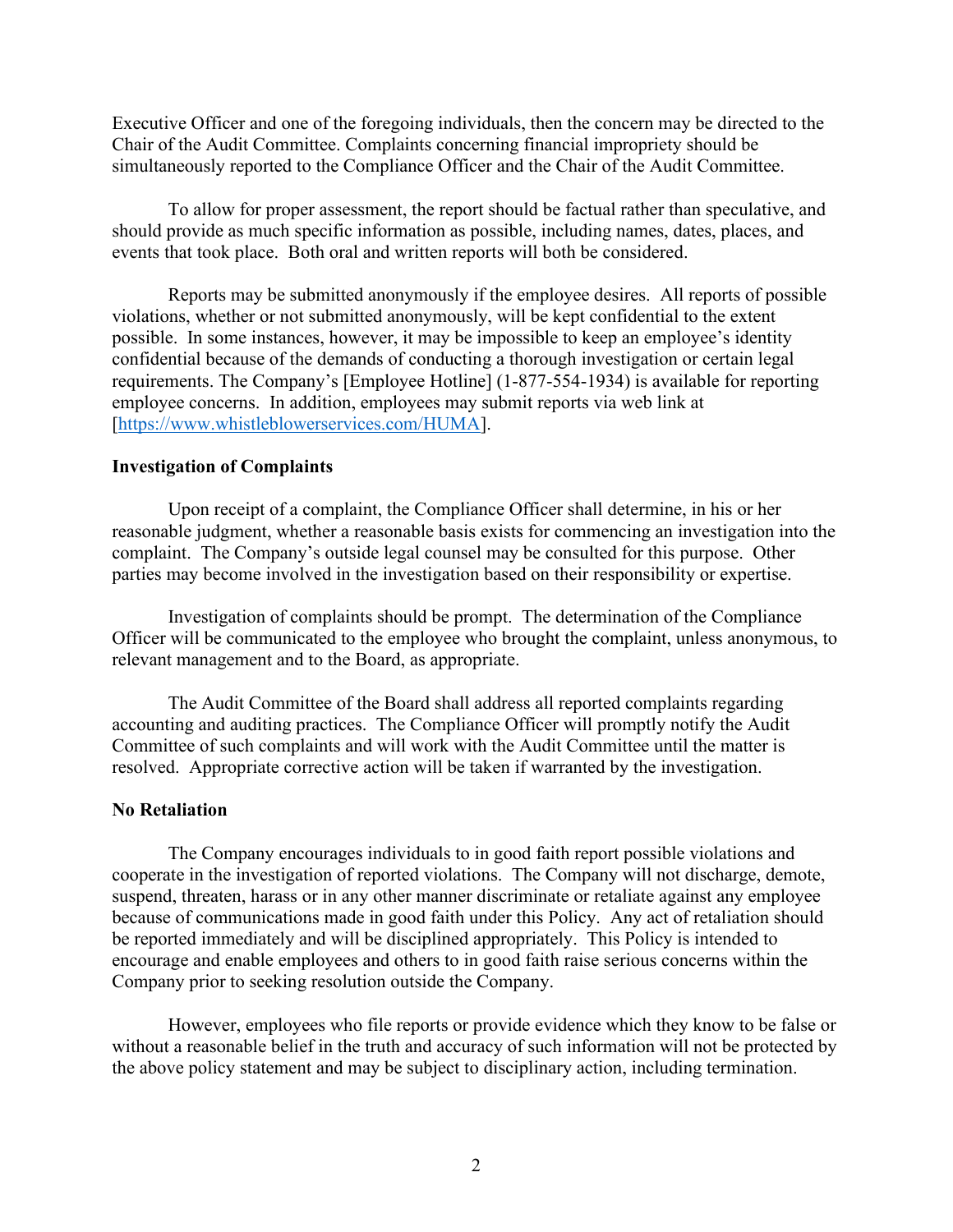#### **Retention of Complaints and Documents**

All written statements, along with the results of any investigations relating thereto, shall be retained by the Company in accordance with the Company's records retention policy.

#### **Compliance with this Policy**

All directors, officers and other employees must follow the procedures outlined in this Policy and cooperate with any investigation initiated pursuant to it. Adhering to this Policy is a condition of employment or Board service, as applicable. The Company must have the opportunity to investigate and remedy any alleged violations of applicable laws and regulations and of the Company's policies, and each director, officer and other employee must ensure that the Company has an opportunity to undertake such an investigation.

Approved on August 23, 2021